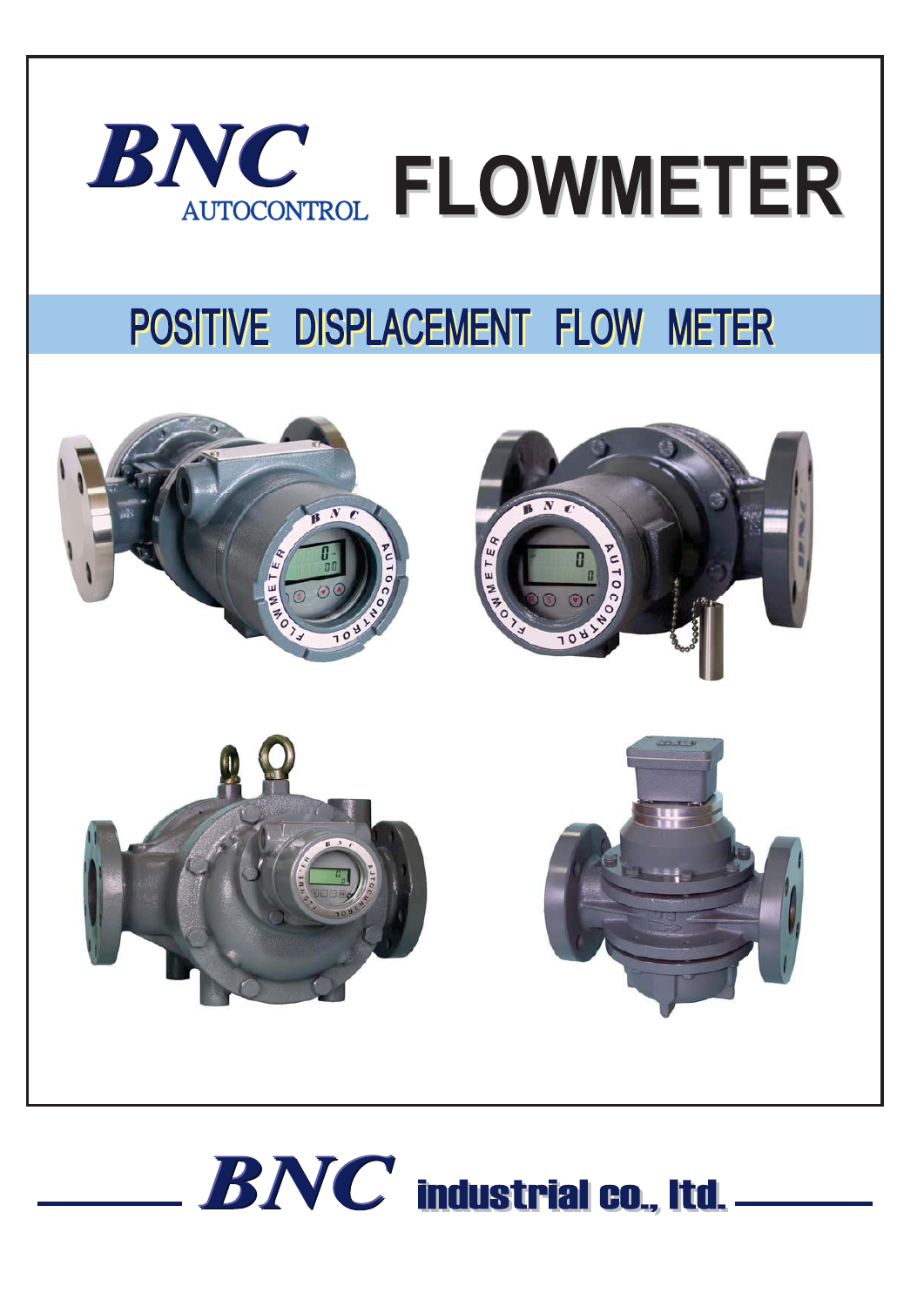| Size Max. temp.<br><b>Basic Model</b><br>Mat'l |             |      | Display/output Connection |                         | <b>Description</b>                                             |                                         |  |  |
|------------------------------------------------|-------------|------|---------------------------|-------------------------|----------------------------------------------------------------|-----------------------------------------|--|--|
| <b>RA</b>                                      |             |      |                           |                         |                                                                |                                         |  |  |
|                                                | 25          |      |                           |                         |                                                                | $1"$ (25mm)                             |  |  |
|                                                | 40          |      |                           |                         |                                                                | $1-1/2"$ (40mm)                         |  |  |
|                                                | 50          |      |                           |                         |                                                                | 2" (50mm)                               |  |  |
|                                                | 80          |      |                           |                         |                                                                | 3" (80mm) 35 M3/Hr                      |  |  |
| <b>80L</b>                                     |             |      |                           |                         |                                                                | 3" (80mm) 50 M3/Hr                      |  |  |
|                                                | 100         |      |                           |                         |                                                                | 4" (100mm) 50 M3/Hr                     |  |  |
|                                                | <b>100L</b> |      |                           |                         |                                                                | 4" (100mm) 120 M3/Hr                    |  |  |
|                                                | <b>150L</b> |      |                           |                         |                                                                | 6" (150mm) 250 M3/Hr                    |  |  |
|                                                | 200         |      |                           |                         |                                                                | 8" (200mm) 450 M3/Hr                    |  |  |
|                                                |             | $-0$ |                           |                         |                                                                | 80 °C                                   |  |  |
|                                                |             | $-1$ |                           |                         |                                                                | 120 °C                                  |  |  |
|                                                |             | $-2$ |                           |                         |                                                                | 180 °C                                  |  |  |
|                                                |             |      | F                         |                         |                                                                | <b>FC 25</b>                            |  |  |
|                                                |             |      | $\mathbf{s}$              |                         |                                                                | <b>SUS316</b>                           |  |  |
|                                                |             |      |                           | $\mathbf{1}$            |                                                                | 5 digit Flowrate/8 digit Totalizer      |  |  |
|                                                |             |      |                           | $\overline{2}$          |                                                                | <b>Totalizer 8 Digit/ Reset 5 Digit</b> |  |  |
|                                                |             |      |                           | $\overline{\mathbf{3}}$ |                                                                | <b>Pulse output only</b>                |  |  |
|                                                |             |      |                           | $\overline{\mathbf{4}}$ | 5 digit Flowrate/8 digit Totalizer/Pulse                       |                                         |  |  |
|                                                |             |      |                           | $5\phantom{1}$          | 5 digit Flowrate/8 digit Totalizer/4-20 mA                     |                                         |  |  |
| -N                                             |             |      |                           | $+6$                    | <b>Explosion Proof - Class I, Division I, Groups B,C&amp;D</b> |                                         |  |  |
|                                                |             |      |                           | $\overline{7}$          |                                                                |                                         |  |  |
|                                                |             |      |                           |                         | J10                                                            | <b>JIS 10K FF</b>                       |  |  |
|                                                | <b>TOUR</b> |      |                           |                         | J20                                                            | <b>JIS 20K FF</b>                       |  |  |
|                                                |             |      |                           |                         | A15<br><b>ANSI 150#FF</b>                                      |                                         |  |  |
|                                                |             |      |                           |                         | A30                                                            | <b>ANSI 300#FF</b>                      |  |  |
|                                                |             |      |                           |                         | <b>P10</b>                                                     | <b>PN 10</b>                            |  |  |
|                                                |             |      |                           |                         | P <sub>16</sub>                                                | <b>PN 16</b>                            |  |  |
|                                                |             |      |                           |                         | <b>P20</b>                                                     | <b>PN 20</b>                            |  |  |

**INSTALLATION:**



 $\begin{array}{c} \text{Horizontal piping arrangement} \\ \text{Left} \rightarrow \text{Right} \end{array}$ 



Vertical piping arrangement<br>Bottom  $\rightarrow$  Top

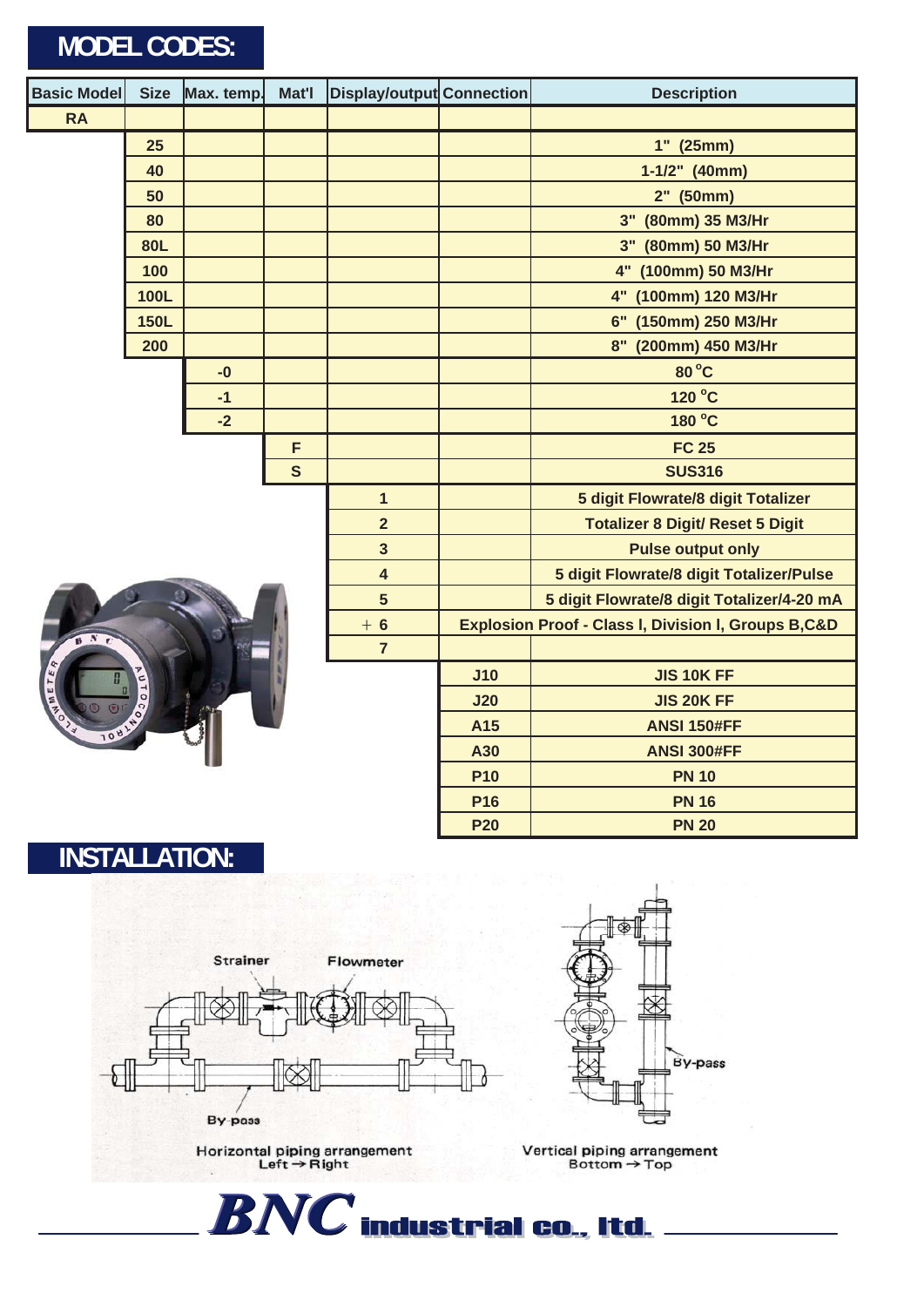|                       |                |               | <b>Fluid</b>        | Petrloeum  |                |                |                                                              |                     |                                                                           |                  |                |                                    |
|-----------------------|----------------|---------------|---------------------|------------|----------------|----------------|--------------------------------------------------------------|---------------------|---------------------------------------------------------------------------|------------------|----------------|------------------------------------|
| Capa-<br>city<br>type | Terms.<br>Dia- |               |                     | <b>LPG</b> | Gasoline       | Kerosene       | Light oil,<br>grade-A<br>heavy oi<br>(high tem-<br>perature) | Grade-A<br>heavy oi | Grade-B<br>heavy oil.<br>Grade-C<br>heavy oil,<br>(high tem-<br>perature) | Grade-C heavy oi |                | <b>Highly</b><br>viscous<br>fluids |
| Note 1                | meter          | Note 2        | Viscosity $0.1cP -$ |            | $0.5cP -$      | $2cP -$        | $5cP -$                                                      | $10cP -$            | $50cP -$                                                                  | $150cP -$        | $500cP -$      | 2000cP~                            |
|                       |                | Normal        | Continuous          |            | $1 - 4.5$      | $0.8 - 4.5$    | $0.4 - 6$                                                    | $0.1 - 6$           | $0.05 - 6$                                                                | $0.025 - 6$      | $0.013 - 4.5$  | $0.007 - 3.5$                      |
| 25<br>40              | 25<br>40       |               | Intermittent        | ä,         | $1 - 6$        | $0.8 - 6$      | $0.4 - 7$                                                    | $0.1 - 7$           | $0.05 - 7$                                                                | $0.025 - 7$      | $0.013 - 6$    | $0.007 - 4.5$                      |
|                       |                |               | Maximum             | ä,         | $\overline{7}$ | $\overline{7}$ | 8                                                            | 8                   | 8                                                                         | 8                | $\overline{7}$ | 6                                  |
|                       | 40<br>50       | Normal        | Continuous          |            | $2 - 9$        | $1.5 - 9$      | $0.8 - 13$                                                   | $0.25 - 13$         | $0.1 - 13$                                                                | $0.05 - 13$      | $0.02 - 9$     | $0.01 - 7.5$                       |
| 40<br>50              |                |               | Intermittent        | ä,         | $2 - 13$       | $1.5 - 13$     | $0.8 - 15$                                                   | $0.25 - 15$         | $0.1 - 15$                                                                | $0.05 - 15$      | $0.02 - 13$    | $0.01 - 9$                         |
|                       |                | Maximum       |                     | L.         | 15             | 15             | 17                                                           | 17                  | 17                                                                        | 17               | 15             | 13                                 |
|                       | 80             | Normal        | Continuous          | $6.5 - 17$ | $5 - 17$       | $3.5 - 25$     | $1.8 - 25$                                                   | $0.6 - 35$          | $0.3 - 35$                                                                | $0.15 - 35$      | $0.07 - 20$    | $0.03 - 17$                        |
| 80                    |                |               | Intermittent        | $6.5 - 28$ | $5 - 28$       | $3.5 - 35$     | $1.8 - 35$                                                   | $0.6 - 40$          | $0.3 - 40$                                                                | $0.15 - 40$      | $0.07 - 35$    | $0.03 - 28$                        |
|                       |                | Maximum       |                     | 35         | 35             | 40             | 40                                                           | 45                  | 45                                                                        | 45               | 35             | 28                                 |
|                       | 80<br>100      | Normal        | Continuous          | $13 - 35$  | $8 - 35$       | $5 - 35$       | $2.5 - 50$                                                   | $1 - 50$            | $0.5 - 50$                                                                | $0.25 - 50$      | $0.12 - 35$    | $0.06 - 28$                        |
| 80L<br>100            |                |               | Intermittent        | $13 - 50$  | $8 - 50$       | $5 - 50$       | $2.5 - 55$                                                   | $1 - 55$            | $0.5 - 55$                                                                | $0.25 - 55$      | $0.12 - 50$    | $0.06 - 35$                        |
|                       |                | Maximum       |                     | 55         | 55             | 55             | 60                                                           | 60                  | 60                                                                        | 60               | 55             | 50                                 |
|                       |                | Normal        | Continuous          | $25 - 85$  | $16 - 85$      | $12 - 85$      | $8 - 120$                                                    | $4 - 120$           | $2 - 120$                                                                 | $0.7 - 120$      | $0.35 - 85$    | $0.17 - 60$                        |
| 100L                  | 100            |               | Intermittent        | $25 - 120$ | $16 - 120$     | $12 - 120$     | $8 - 130$                                                    | $4 - 130$           | $2 - 130$                                                                 | $0.7 - 130$      | $0.35 - 120$   | $0.17 - 85$                        |
|                       |                | Maximum       |                     | 130        | 130            | 130            | 140                                                          | 140                 | 140                                                                       | 140              | 130            | 120                                |
|                       |                | Normal        | Continuous          | $65 - 150$ | $50 - 150$     | $35 - 180$     | 25~200                                                       | 20~200              | 15~220                                                                    | $10 - 230$       | $4 - 200$      | $2 - 150$                          |
| 150L                  | 150            |               | Intermittent        | 65~200     | $50 - 200$     | $35 - 220$     | $25 - 220$                                                   | $20 - 230$          | $15 - 250$                                                                | $10 - 250$       | $4 - 220$      | $2 - 200$                          |
|                       |                |               | Maximum             |            | 220            | 250            | 250                                                          | 270                 | 300                                                                       | 300              | 250            | 200                                |
|                       |                | Normal<br>150 | Continuous          | $90 - 230$ | 70~280         | $50 - 320$     | $30 - 350$                                                   | 25~350              | $20 - 350$                                                                | $15 - 350$       | $10 - 300$     | $5 - 280$                          |
| 200                   | 200            |               | Intermittent        | 90~320     | $70 - 350$     | $50 - 370$     | $30 - 400$                                                   | $25 - 400$          | 20~400                                                                    | $15 - 400$       | $10 - 350$     | $5 - 300$                          |
|                       |                | Maximum       |                     | 350        | 400            | 420            | 450                                                          | 450                 | 450                                                                       | 450              | 400            | 380                                |

Remark:1.Intermittene : continue flowing under 8 hours

2.Continuous:continue flowing 8-24 hours

3.Maximum:Only can working in short period

В

## **of flow meter Dimensions**



# **Standard specifications**

| Counter           | 7 digit or 8 digit, rate 5 digit             |
|-------------------|----------------------------------------------|
| Accuracy:         | 0.5% (0.2% possible)                         |
| Max. Pressure:    | 10kg/cm <sup>2</sup> or 20kg/cm <sup>2</sup> |
| Max. Tempereture: | $180^{\circ}$ C                              |
| Connection        | JIS, DIN, ANSI                               |

| Model         | L   | н   | B   | H1   | H <sub>2</sub> | H <sub>3</sub> | weight (kg) |
|---------------|-----|-----|-----|------|----------------|----------------|-------------|
| <b>RA25</b>   | 200 | 288 | 115 | 78   | 70             | 140            | 15          |
| <b>RA40</b>   | 200 | 288 | 115 | 78   | 70             | 140            | 18          |
| RA50          | 250 | 340 | 115 | 105l | 95             | 140            | 22          |
| <b>RA80</b>   | 320 | 420 | 115 | 144  | 136            | 140            | 45          |
| RA80L/RA100   | 320 | 420 | 115 |      | 144 136        | 140            | 49          |
| <b>RA100L</b> | 425 | 610 |     |      |                |                | 173         |
| <b>RA150L</b> | 425 | 760 |     |      |                |                | 280         |
| <b>RA200</b>  | 670 | 860 |     |      |                |                | 350         |